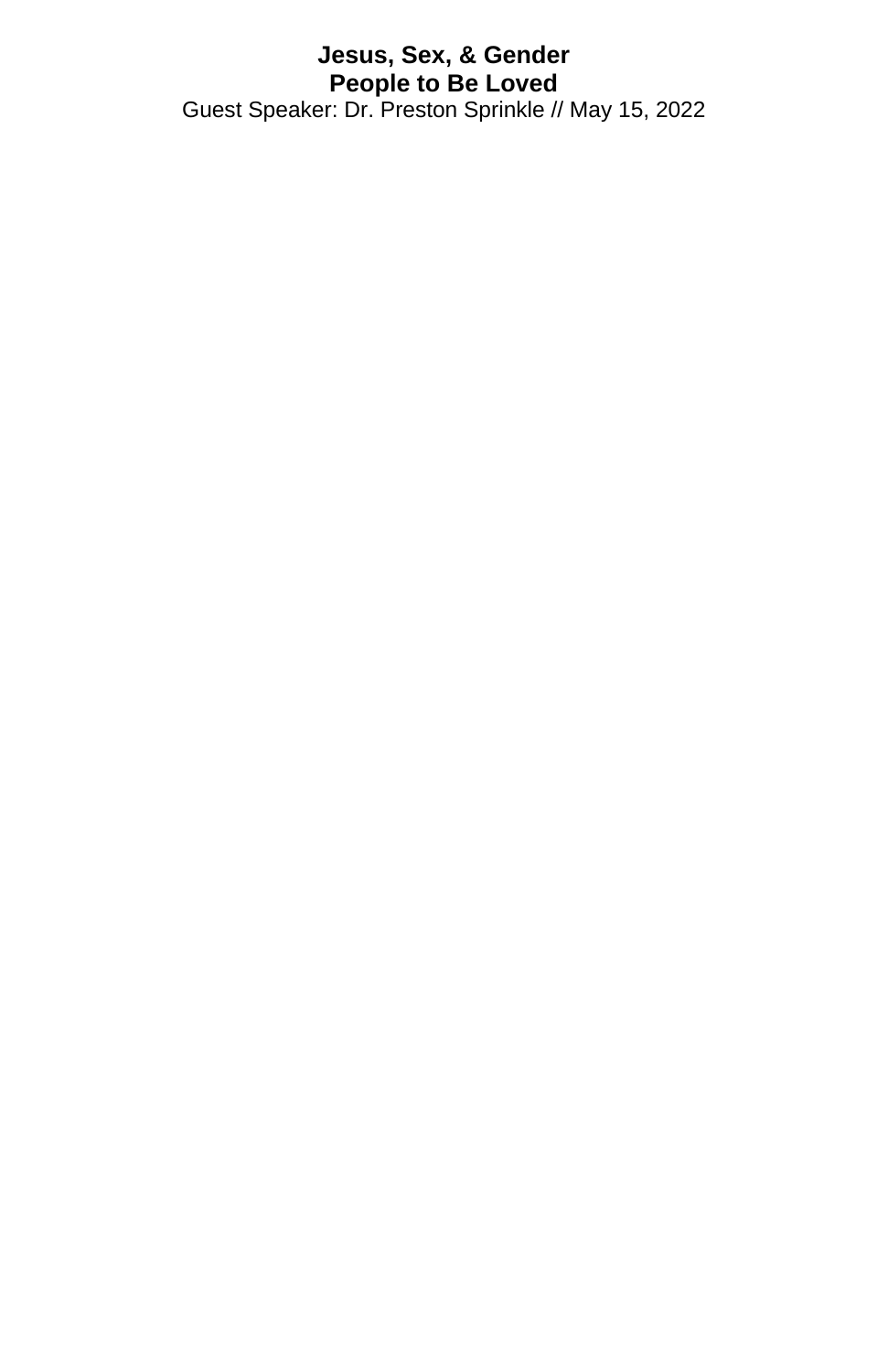## **Message questions**

Right now, our world is talking about sexuality constantly. From school curriculum to the voices on social media, to politics, to Hollywood—there are a lot of places to inform your views. But Jesus is the only one who can lead us into health and life. Join us as we aim to follow Jesus together in this new series: *Jesus, Sex, & Gender*. This Sunday we'll have guest speaker, Dr. Preston Sprinkle, co-founder and president of The Center for Faith, Sexuality & Gender.

Use these questions to discuss the message from Sunday, focusing on how you can **grow** as an everyday follower of Jesus and how you can **go** accomplish what Jesus calls you to do.

1. What preexisting thoughts or emotions come to mind for you when you enter into the LGBTQ conversation?

2. What did you hear from Preston Sprinkle on Sunday that was challenging? Did anything make you think differently?